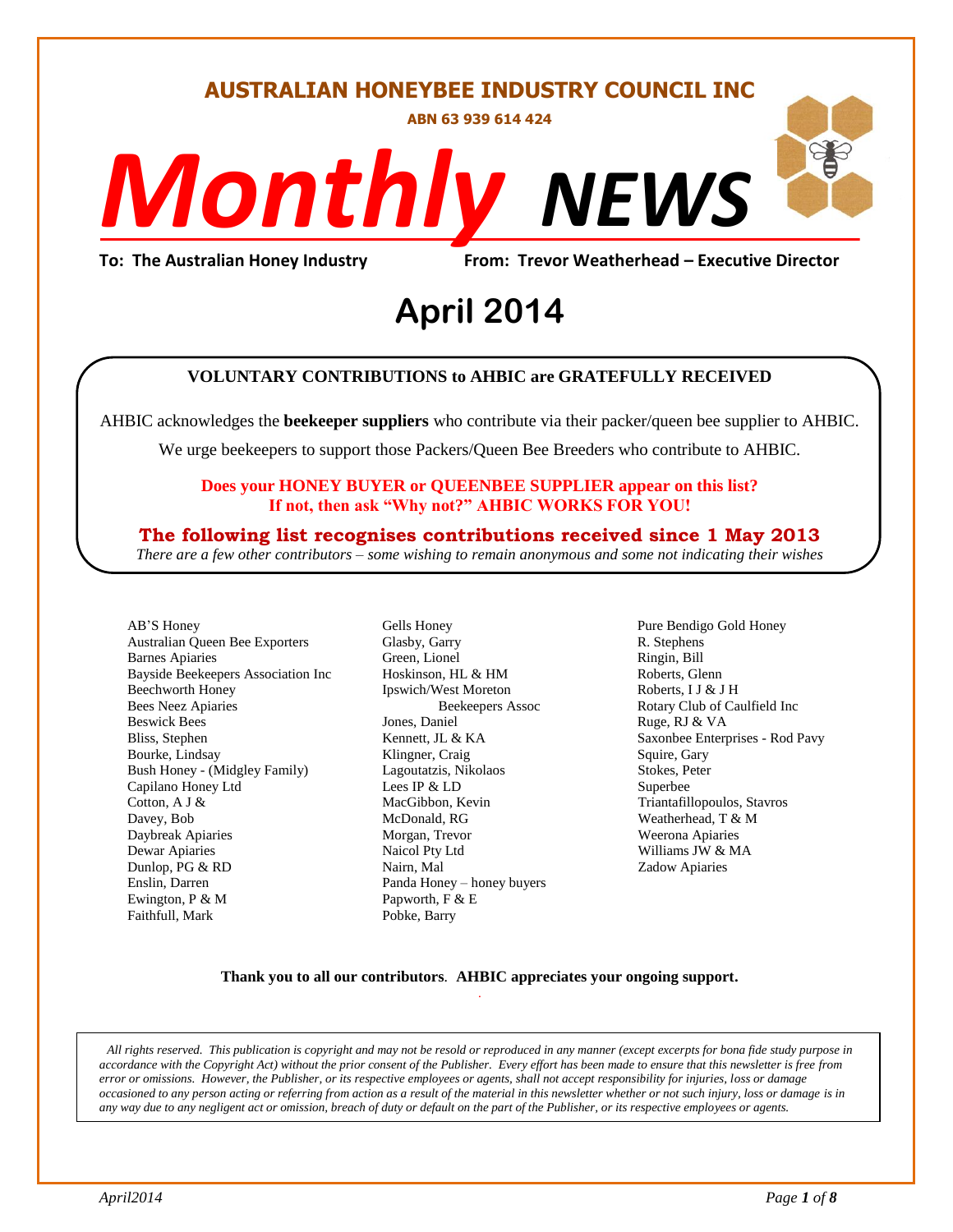#### **LATEST ON HONEY LEVY REFORM AND INCREASE**

With State conferences almost upon us, beekeepers are encouraged to become familiar with the proposed changes before voting at these conferences. Full details can be seen at <http://honeybee.org.au/programs/honey-levy-reform-and-increase/> Some pertinent points are:-

1. The proposed increase in the honey levy will fund established pest and disease management and provide industry's contribution to exotic pest and pest bee surveillance.

Established pests cause significant financial and emotional harm to beekeepers. In particular American Foulbrood (AFB) is present in all Australian states and territories and is the most fatal and costly established pest. Evidence shows that problems caused by endemic pests and diseases, are only getting worse. The proposed national approach through the National Bee Biosecurity Program will aim to be more effective than the current state based policies and systems in dealing with this issue, as well as other established pests and diseases. Overseas experience also suggests that if major established pests and diseases are not properly controlled when an exotic pest such as Varroa mite arrives, the dual effect is worse than expected. For these reasons, greater national coordination, industry leadership and funding are urgently needed.

Australia is currently free of some of the most significant pests of honey bees, namely the Varroa mite and Tropilaelaps mite. The establishment of these pests in Australia would be catastrophic for the honey bee industry causing huge losses in production. An industry – Government partnership known as the National Bee Pest Surveillance Program is in place to provide an early means of detection of exotic bee pests and pest bees. A sustainable source of funding is required to meet industry's contribution to its partnership agreement with Government. The National Bee Pest Surveillance Program also provides valuable trade support for exports of queen bees and packaged bees from Australia.

2. AHBIC is proposing to raise the current threshold of 600kg to 1,500kg. Therefore, producers would be exempt from paying the honey levy if they sold less than 1,500kg of honey per annum. The reason for raising the current honey levy threshold from 600kg to 1,500kg per annum is because the costs of collecting the levy in these lower ranges are far exceeding the revenue raised. These proposed changes are an effort by AHBIC to make the honey levy more cost efficient.

All levies are collected nationally by the Department of Agriculture Levies Section. Recently, Levies moved to a full cost recovery model and this has resulted in a large increase per collection cost, which has ultimately meant that the fees to collect the honey levy have been rising over the last few years. These proposed changes in the honey levy threshold are an effort by AHBIC to make the honey levy more cost efficient.

3. AHBIC is currently a member of both Animal Health Australia (AHA) and Plant Health Australia (PHA), as well as a signatory to each of the respective deeds, the Emergency Animal Disease Response Agreement (EADRA) which is managed by AHA, and the Emergency Plant Pest Response Deed (EPPRD) which is managed by PHA.

Over the last few years, AHBIC have been transitioning to become a sole member of PHA and the EPPRD. This is because bee pests and pest bees are now managed on a national basis by plant biosecurity, not animal biosecurity. This transition will also attempt to resolve the confusion amongst industry and government surrounding AHBIC's dual membership and signatory status. This change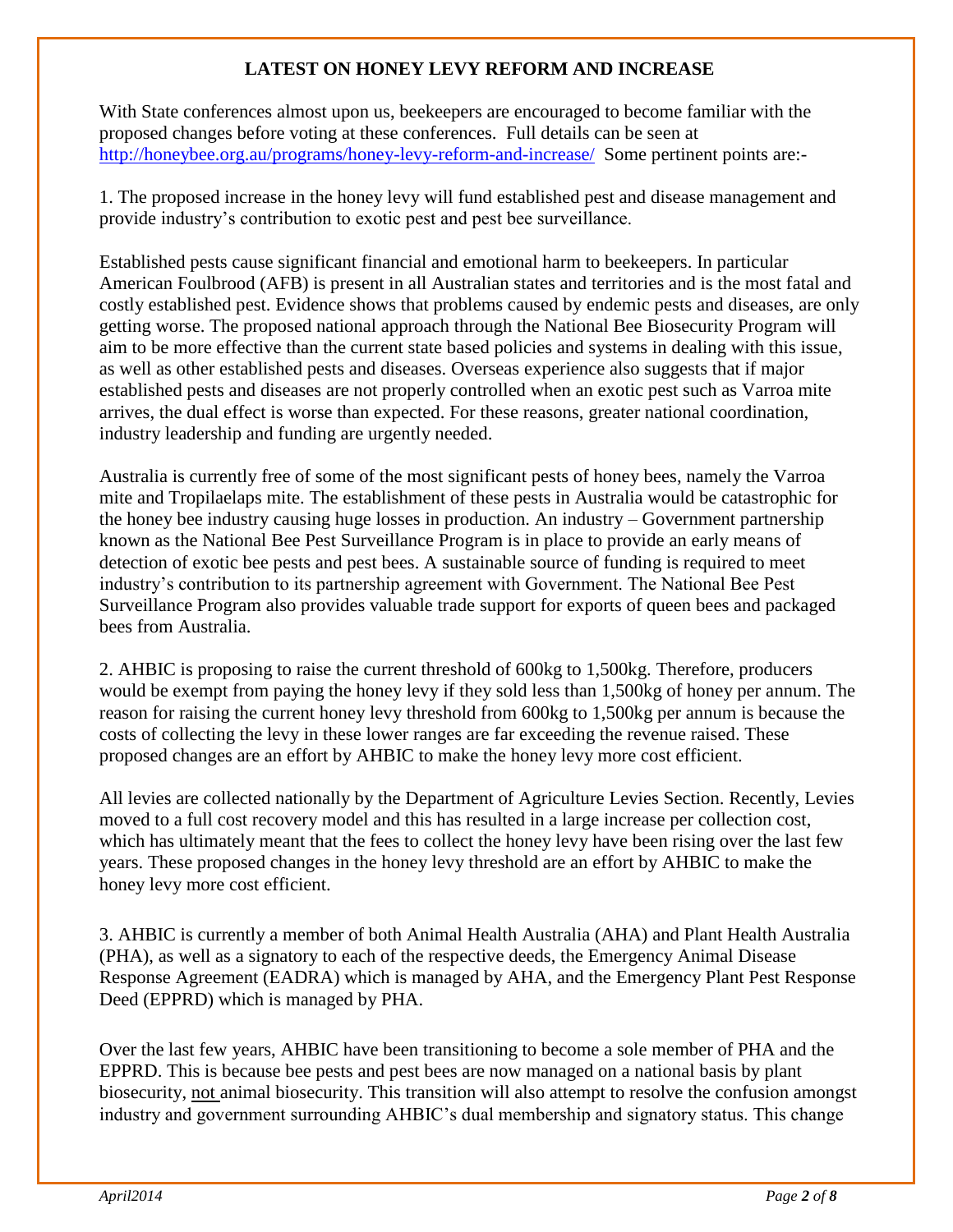will result in AHBIC not having to pay membership to both AHA and PHA, roughly saving AHBIC \$10,000 per year (and freeing these funds up for industry biosecurity investment).

In recognition of these proposed changes, AHBIC are proposing to change the current EADRA biosecurity component to an EPPRD biosecurity component. AHBIC are also proposing to establish a 0.1c/kg PHA levy to pay for AHBIC's annual subscription to PHA, which is currently being paid from the existing biosecurity levy component already in place.

#### **AHBIC AGM**

At the AGM being held at the Mantra Tullamarine Hotel in Melbourne on 9 July, 2014 there is a vacancy for the Chairman and two (2) Executive members.

Nominations for Chairman can be made by one voting delegate with the written consent of the nominee. The nomination needs to be delivered to the AHBIC Executive Director 28 days prior to the AGM i.e. 11 June, 2014. Delegates will be notified of the nominations 14 days prior to the AGM i.e. 25 June, 2014. The nominee may submit a 200 word statement supporting their nomination. If more than one nomination is received a ballot will be held at the AGM. If no nominations are received by 11 June, 2014, nominations will be taken from the floor.

The two Executive vacancies will be filled by an election from the floor of the AGM. It would be appreciated if nominations can be received prior to the election.

Retiring office bearers are eligible for re-election. These being Chairman – Ian Zadow and Executive - Trevor Morgan and Ken Gell.

AHBIC delegates and those who wish to attend the AGM as visitors will need to register for catering purposes. The registration form is included on the second last page of this newsletter. If you are attending can you please fill the form out and return to AHBIC.

The Victorian Apiarists Association (VAA) conference is on the 7 & 8 July, 2014 preceding the AHBIC AGM. AHBIC delegates are encouraged to attend the VAA conference. You will need to register separately for the VAA conference. Contact the VAA at [vaa@vicbeekeepers.com.au](mailto:vaa@vicbeekeepers.com.au)

#### **SENATE INQUIRY**

The full details of the Inquiry can be found at

[http://www.aph.gov.au/Parliamentary\\_Business/Committees/Senate/Rural\\_and\\_Regional\\_Affairs\\_an](http://www.aph.gov.au/Parliamentary_Business/Committees/Senate/Rural_and_Regional_Affairs_and_Transport/Beekeeping) [d\\_Transport/Beekeeping](http://www.aph.gov.au/Parliamentary_Business/Committees/Senate/Rural_and_Regional_Affairs_and_Transport/Beekeeping)

Public submissions have closed. AHBIC has put in a submission.

There has been a public hearing at Murray Bridge in South Australia on 15 April, 2014. Chairman Ian Zadow appeared at that hearing. There is to be a public hearing in Brisbane on 20 May and Executive Director, Trevor Weatherhead, has received an invitation to appear.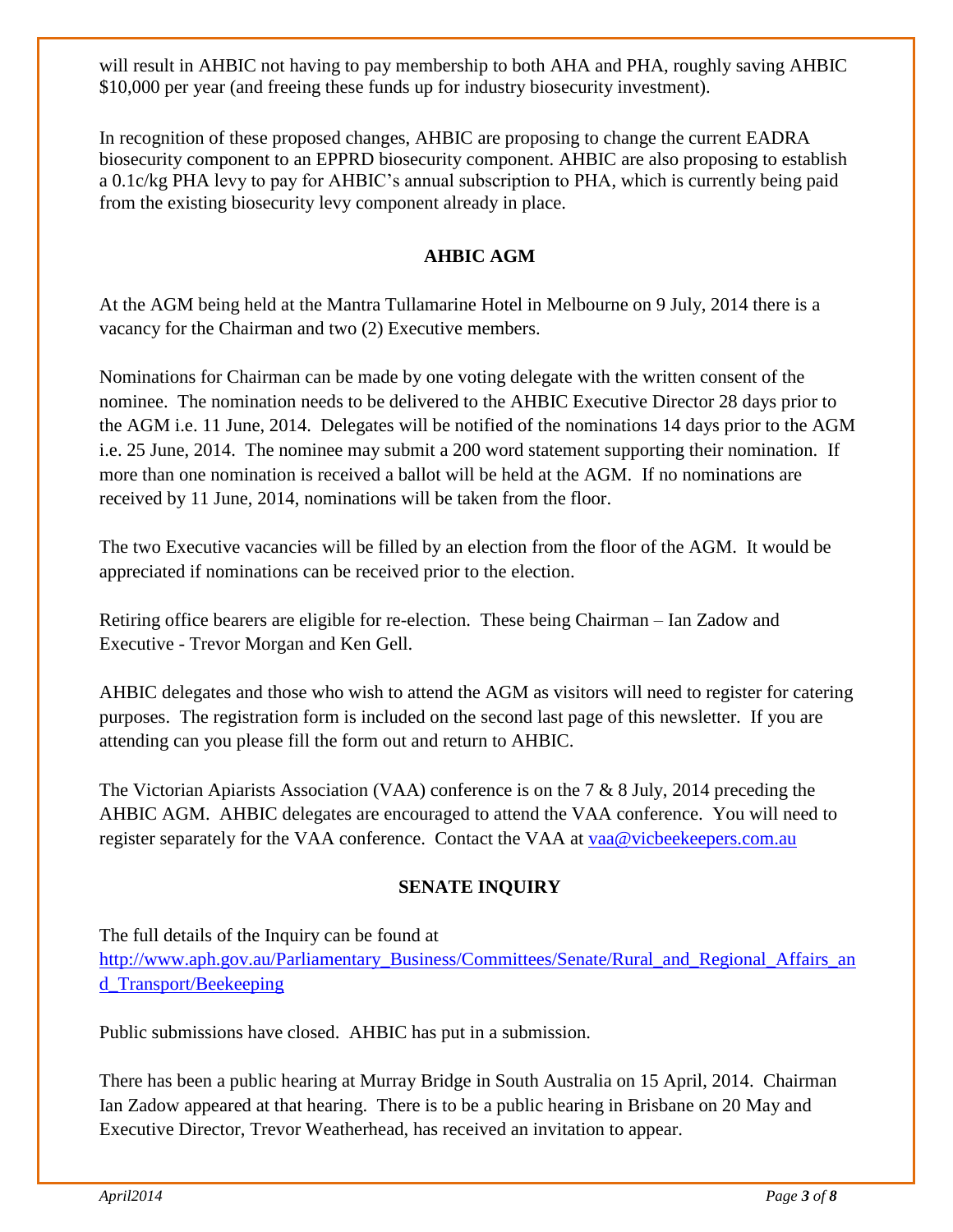#### **REMOTE SURVEILLANCE**



Dr. Cheryl McCarthy from the University of Southern Queensland in Toowoomba has developed a bee box with a smart phone camera inside that takes pictures and relays that picture back to a central location. This way it can be seen if something arrives inside. The idea is that these can be put at ports and, if a bee swarm comes in, an entrance closer inside the hive shuts, trapping the bees. The bees can then be killed and examined. This has been an ongoing project for Cheryl for several years now.

With the recent port risk assessment that was carried out, there are some ports that have been given a high risk that do not have permanent Departmental staff in the area. This box can be deployed to these ports and put in place. They can also be deployed at other ports that have been identified as high risk but have staff.

Cheryl has been tasked with supplying 20 of these remote surveillance boxes as a trial for various ports Australia wide. Recently I went down to the port of Brisbane where some have been put in place. Discussion were held with Cheryl, Department of Agriculture, Queensland Department of Agriculture, Fisheries and Forestry, Plant Health Australia and myself on how the monitoring will fit into the National Bee Pest Surveillance Program and look at response procedures if bees came into the hive.

This is an exciting new development in our efforts to find bees when they arrive at ports.



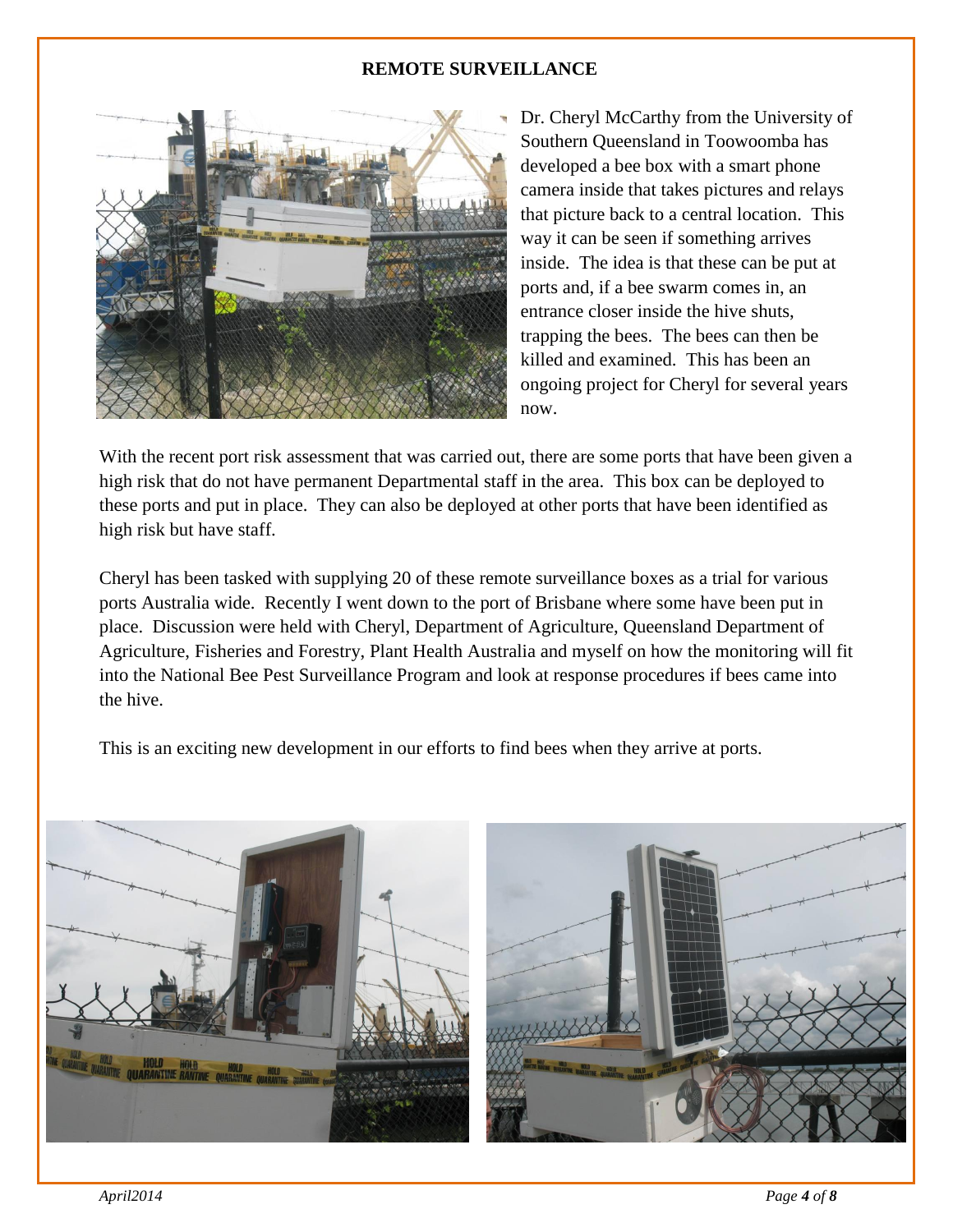#### **NEW CHEMICAL REGISTRATIONS**

**Active Constituent/s:** <br> **Applicant Name:** <br> **Applicant Name:** <br> **Applicant Name:** <br> **Applicant Name:** <br> **Applicant Name:** <br> **Applicant Name:** <br> **Applicant Name:** <br> **Applicant Name:** <br> **Applicant Name:** <br> **Applicant Name: Applicant ACN:**<br>Summary of Use:

**Date of Registration:** 25 March 2014 **Label Approval No:** 

**Applicant ACN:**<br>Summary of Use:

**Date of Registration:** 31 March 2014 **Label Approval No:** 

**Applicant Name:** Ospray Pty Ltd **Applicant ACN:**<br>Summary of Variation:

**Date of Variation:** 24 March 2014

**Product Name: Product Name: Active Constituent/s: Research 2010 Research 2010 Research 2010 Active Constituent/s: Active Constituent/s: Active Constituent/s: Active Constituent/s: Active Constituent/s:** Farmoz Pty Limited<br>050 328 973 For the control of various pests of cotton, fruit, vegetables, ornamentals and turf as a foliar spray; for the control of various cane grubs in sugarcane, certain pests in apples and citrus and silverleaf whitefly in various vegetable crops as a soil-applied treatment and for control of certain pests in bananas as an injection treatment

**Product Name: Product Name: Searles Lime Sulphur Fungicide — Miticide — Insecticide Active Constituent/s: Active Constituent/s: Active Constituent/s: Active Constituent/s: Active Constituent/s: Active Cons Active Constituent/s:** <br>**Applicant Name:** <br>**Applicant Name:** <br>**Applicant Name:** <br>**Active Constituent Subsetiment Subsetiment Subsetiment Subsetiment Subsetiment Subsetiment Subsetiment Subsetiment Subsetiment Subsetiment J C & A T Searle Pty Ltd**<br>002 898 893 For the control of certain diseases, insects and mites on apples, pears, stone fruit, grapes, roses, hedges and vegetables in the home garden<br>31 March 2014

**Product Name: Cheminova Bifenthrin 250EC Insecticide/Miticide**<br> **Applicant Name: Championer Contract Contract Operational Contract Contract Contract Contract Contract Contract Contract Applicant Applicant Name:** To change product name from 'OSPRAY BIFENTHRIN 250EC INSECTICIDE/MITICIDE' to 'CHEMINOVA BIFENTHRIN 250EC INSECTICIDE/MITICIDE' **Label Approval No:** 67087/61842A, 67087/61842B

#### **CONFERENCE DATES**

These are the dates as I have them at present.

| Queensland Beekeepers Association                    | $12 - 13$ June | Toowoomba    |
|------------------------------------------------------|----------------|--------------|
| New South Wales Apiarists Association                | 8 - 9 May      | Narrabri     |
| <b>Tasmanian Beekeepers Association</b>              | 30 - 31 May    | Launceston   |
| WA Farmers Federation - Beekeeping Section           | 6 June         | Perth        |
| South Australian Apiarists Association               | 19-20 June     | Old Reynella |
| Victorian Apiarists Association                      | $7-8$ July     | Melbourne    |
| Honey Packers and Marketers Association              | <b>TBA</b>     |              |
| National Council of Crop Pollination Associations    | <b>TBA</b>     |              |
| Australian Queen Bee Breeders Association            | <b>TBA</b>     |              |
| Federal Council of Australian Apiarists' Association | 9 July         | Melbourne    |
| Australian Honey Bee Industry Council                | 9 July         | Melbourne    |

Advice from the Crop Pollination Association that the CPA Annual Conference & AGM will be held on Monday 16th June 2014 at the Sandow Motor Inn, Mildura, Victoria. A tour of an almond cracking plant is planned for Tuesday 17th June 2014.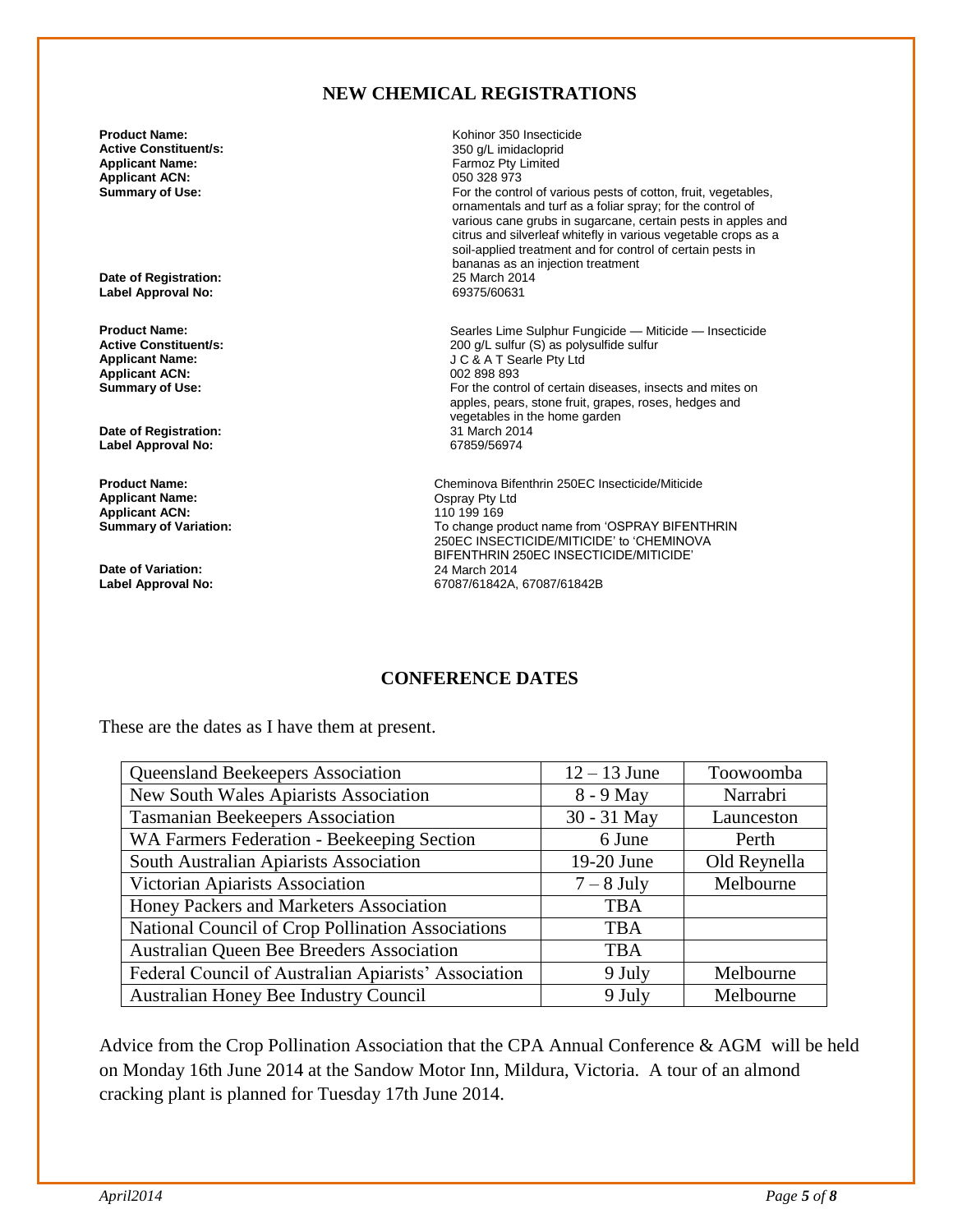#### **HONEY MONTH - MAY**

Details of events for Honey Month are up on the AHBIC website [www.honeybee.org.au](http://www.honeybee.org.au/) 

Please see if you can assist in your area. It is an opportunity for beekeepers to bring our industry before the public. So please be involved.

#### **BEEKEEPING MAGAZINE**

The following has been received and is supplied for your information. I cannot vouch for this magazine.

"A request message sent Rodrigo Gonzalez - Director of International Beekeeping Magazine WITHOUT BORDERS, the application is to invite beekeepers in technical and professional beekeeper beekeeping to send information (items) to be disclosed in the most readable beekeeping magazine worldwide

The articles can be received in Spanish , French, English , Portuguese, Italian. Forward this information to scientists and technicians of beekeeping that are known to you

International Journal Apicutura Without Borders opened a

section dedicated to all beekeepers , professionals, technicians and students who want to tell their beekeeping

experienciasen beekeeping

Submit an article

Send us an article if you are interested in sharing their knowledge with people who share the same passion with you. (Eg, bee diseases , bee management , economy in beekeeping , news about beekeeping, beekeeping research , ect )

#### REGULATION

- The written text should be sent accompanied by photographic documentation ( at least one image ) to the following address Word format :

[apiculturasinfronteras@hotmail.com](mailto:apiculturasinfronteras@hotmail.com)

- The written text must be approved by the authors and if you have copyrighted content must cite the source thereof .

- The direction of the international journal Beekeeping Without Borders has the right, whenever it deems necessary or useful to intervene in texts

to make spelling corrections or improve

readability of texts and titles.

- Who sends a claim to be the author of the text and agree to publish his full name, region, country and e-mail item.

- Will not be published :

1) The texts that are too short

2) The texts with commercial intent only and are not to disseminate scientific issues .

#### LIABILITY

- We are not responsible in any way and can not be attributed to the International Journal BEES WITHOUT BORDERS what is written by the author or the author expresses authoring and not reality."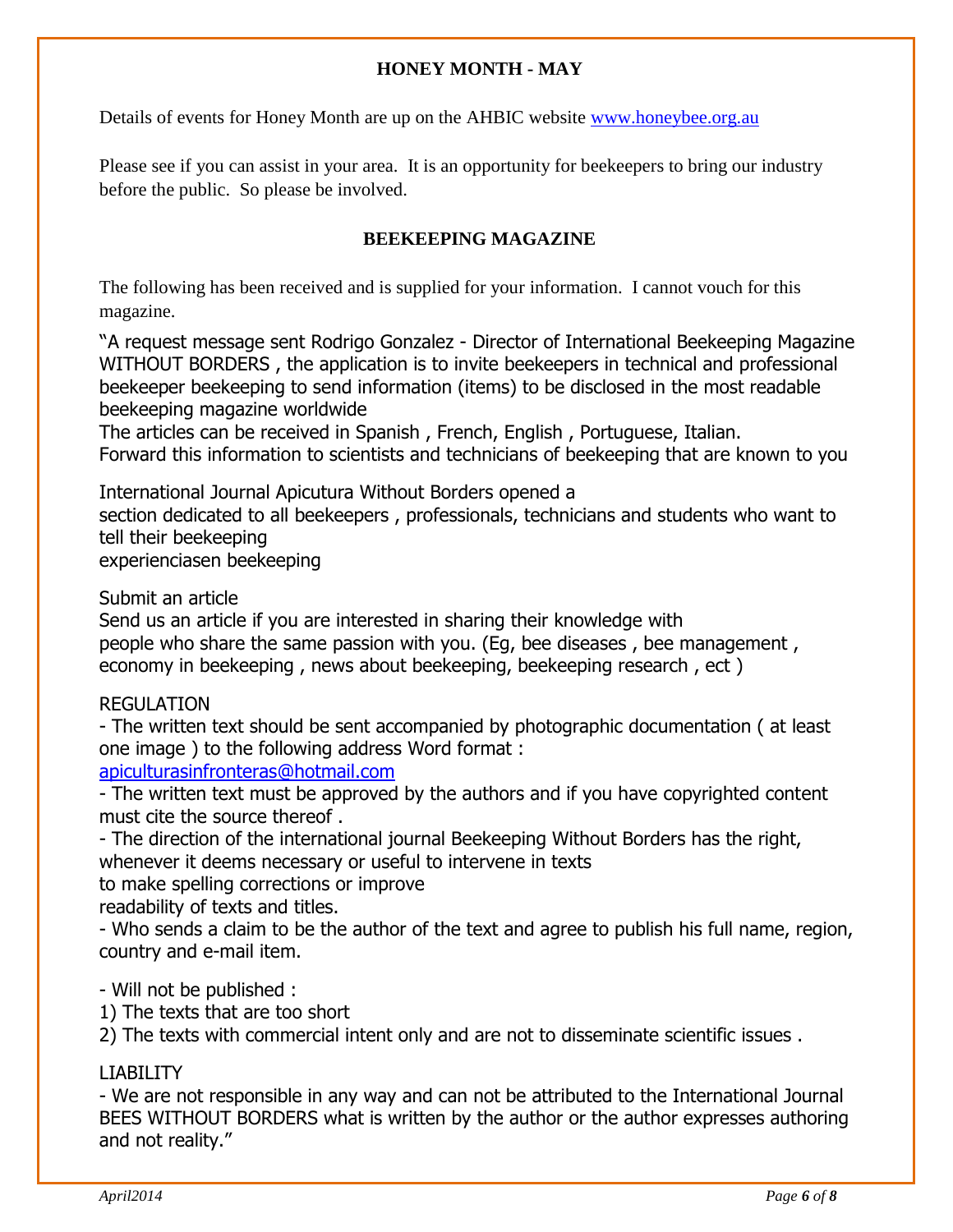# **Australian Honey Bee Industry Council Inc.**

ABN 63 939 614 424

 P.O. Box 4253 Phone: 07 5457 2265 Raceview Qld 4305 Email: ahbic@honeybee.org.au

# 2014 Annual General Meeting

## **Wednesday 9th July 2014**

Mantra Tullamarine Hotel Cnr. Melrose & Trade Park Drive, Tullamarine Vic 3043

|               |                       |            | <b>Registration Form</b>                                  |
|---------------|-----------------------|------------|-----------------------------------------------------------|
|               |                       |            | <i>(for Wednesday 9<sup>th</sup> July ONLY)</i>           |
|               |                       |            | Registration includes - Morning & Afternoon Tea and Lunch |
| Please circle | <b>AHBIC Delegate</b> | Cost: Free |                                                           |
|               | <b>Non Delegate</b>   |            | Cost: \$50.00 (includes GST)                              |
|               |                       |            |                                                           |

| <b>Name</b>      |                                                                     |        |
|------------------|---------------------------------------------------------------------|--------|
| <b>Address</b>   | <u> 1980 - Andrea Station Barbara, amerikan personal (h. 1980).</u> |        |
|                  |                                                                     |        |
| <b>Phone No:</b> |                                                                     | Email: |

#### **Please have AHBIC Registration and Payment to AHBIC by 24th June 2014**

*Please make cheque payable to AHBIC* **Bank: Bendigo Bank and post to: Account Name: AHBIC P.O. Box 4253****BSB No: 633 000**

### Payment by Cheque <sup>1</sup> Payment by Direct Deposit (please include this form)(please post OR email this form to AHBIC)

**Raceview Qld 4305** *Account No:* **150 976 405**  *Please use your NAME as REFERENCE*

## **Registration & Payment:**

- *Victorian Apiarists Association AGM and Industry Dinner* (*at above venue*) on Monday and Tuesday 7 & 8th July requires a *VAA registration form & payment to*: VAA – Phone: 03 5446 1455 Email: [vaa@vicbeekeepers.com.au](mailto:vaa@vicbeekeepers.com.au)
- **AHBIC Meeting** on Wednesday 9<sup>th</sup> July, requires this registration & payment to AHBIC